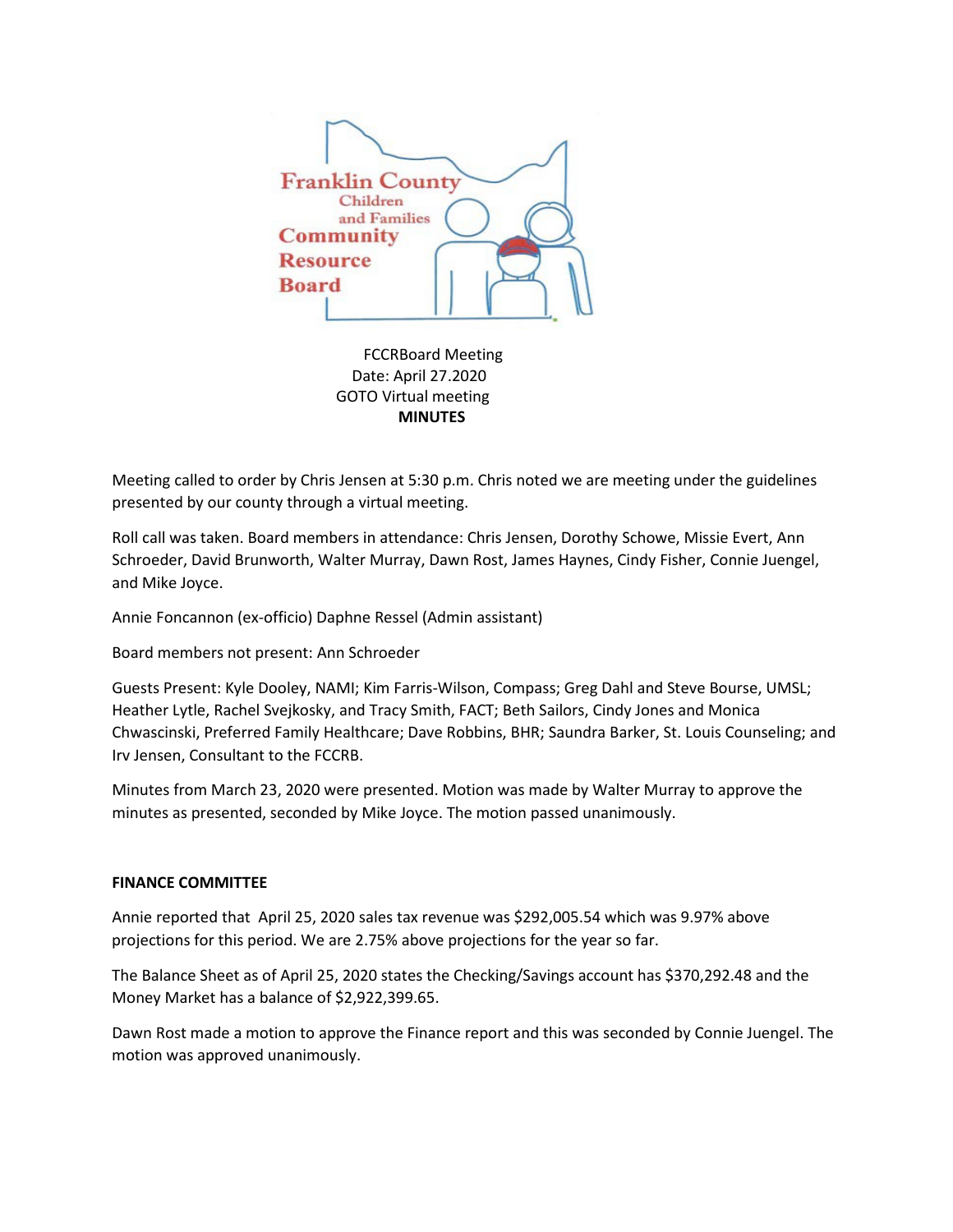# **PERSONNEL COMMITTEE**

No report

# **SELECTION AND REVIEW COMMITTEE**

One-time funding proposals received and will be discussed in closed session.

#### **MARKETING COMMITTEE**

Irv continues to work on ads for the newspapers and focused on what kids can do to pass the time at home as well as information for parents related to who they can contact if need help. Irv also reached out to all of the Chambers about spot lighting post related to spending stimulus money local focusing on 1 cent for every \$4.00 spent goes to help local kids.

Annie has been working on Facebook pushes with resource information such as BHR and Franklin County Cares live story time. Annie is also doing live spots on KLPW with Diane Jones every other Wednesday.

## **BUILDING COMMITTEE**

No new info related to Children's Division moving to Clark Vitt from OA (Office of Administration for the State of Missouri) due to the Governor's stay on spending.

Union School Board approved 3-month extension (another 90 days).

Annie continues to receive interest from providers related to possible tenants for the building.

# **OLD BUSINESS**

Policy and Procedure Changes – nothing new to report related to policy and procedure updates.

Auditors are currently working on 2015. Some delay due to tax season on auditor's part.

Annie has the banking proposal completed and she has asked someone at the Bank of Sullivan to review before sending out. Walter Murray suggested to send the proposals out to the presidents of the banks. Chris Jensen proposed putting the FCCRBoard member's names and town where they reside on the cover letter to the banks.

#### **NEW BUSINESS**

COVID-19 Response:

School based programing has been especially hard hit. Annie will create a request form for those agencies who need funding outside the normal realm of requests due to the COVID-19 situations (i.e. salary to keep someone in position). This will be considered a Maintenance of Effort Gap Funding.

## **Executive Directors Report**

Franklin County Pregnancy Intervention Collaboration will be having virtual meetings to keep momentum during COVID-19 situation. Foundations for Franklin County has applied for a Mercy Caritas